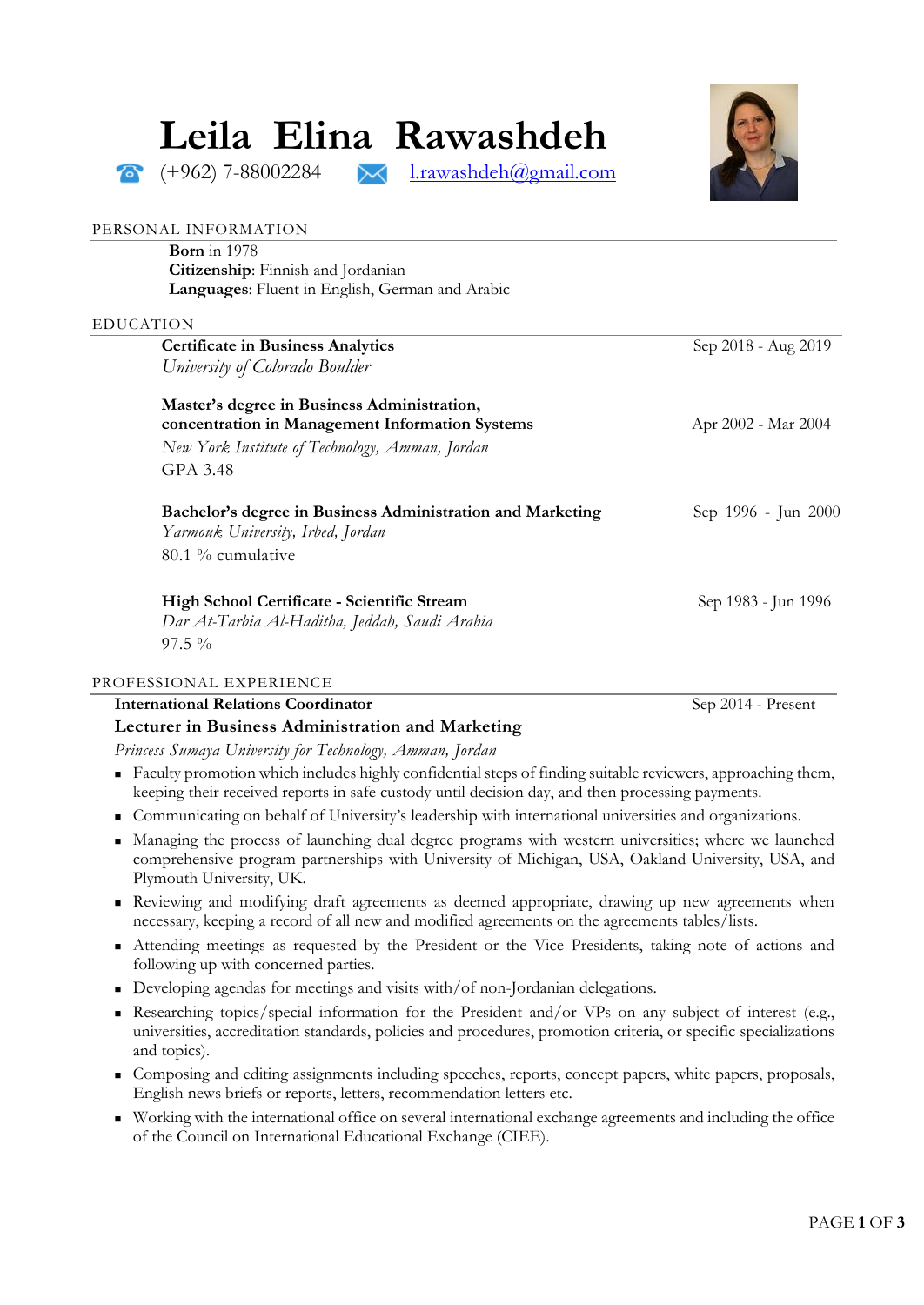## **Lancaster Global MBA Coordinator**

## **Lecturer in Business Administration and Marketing** Jun 2014 - Sep 2014

*Princess Sumaya University for Technology, Amman, Jordan*

- Teaching undergraduate Social Media Marketing class at the Deanship of Business and Technology.
- Promoting and advertising the Lancaster GMBA program in coordination with the Program Director at PSUT.
- Complete follow-up on acceptance, admission and student documentation in coordination with internal and external entities, including the Ministry of Higher Education and Scientific Research.
- Conducting regular follow-up with the Dean of Business and Technology, Dean of Graduate Studies and Scientific Research, Chair of Business Administration Department, and any faculty member or staff for all program-related matters including arranging for classroom lectures, organizing field visits, and planning training sessions.
- Overseeing logistics for students including use of the university library, computer labs, and program-related software.
- Follow up when necessary on program accreditation procedures with the Jordanian Higher Education Accreditation Commission and Ministry of Higher Education.
- Maintaining regular communication with students and assisting them whenever necessary to resolve issues and ensure their smooth progress until graduation.
- Following-up on and organizing events related to the program, including the annual graduation ceremony.
- Carrying out any ad hoc tasks assigned by the university's leadership.

## **Social Media Specialist, Marketing Department Nov 2011** - Jun 2014

*Umniah Mobile Communications Operator, Amman, Jordan*

- Managing Umniah's social media presence on Twitter.
- Building and executing social media strategies through competitive research, platform determination, benchmarking, messaging and audience identification.
- Generating, editing, publishing and sharing daily content according to set calendars and schedules (original text, images, video or HTML) that built meaningful connections and encouraged community members to take action.
- Moderating all user-generated content in line with the moderation policy for each community.
- Continuously improving by capturing and analyzing the appropriate social data/metrics, insights and best practices, and then acting on the information.

## **Lecturer, Business Administration** Nov 2011 - Feb 2012

*Princess Sumaya University for Technology, Amman, Jordan*

- Teaching Knowledge Management to over 40 students for one semester.
- Conducting mid-term and final exams, in addition to extracurricular work for the students.

#### **Value Added Services and Data Specialist, Marketing Department** Apr 2005 - Nov 2011

*Umniah Mobile Communications Operator, Amman, Jordan*

- Conducting the Soft Launch of the operator prior to commercial launch in June 2005.
- Managing a variety of value added service projects such as: Chat, Friend Finder, Collect-SMS, etc.
- Responsible for Messaging stream and sporadically acting as Value Added Services Manager.

# **e-Initiatives Coordinator**Feb 2004 - Apr 2005

*Ministry of Information & Communications Technology, Amman, Jordan*

- Coordinating among existing programs and initiatives according to national ICT vision.
- Assisting in reviewing and deploying new programs and initiatives.
- Receiving and organizing international missions to Jordan.